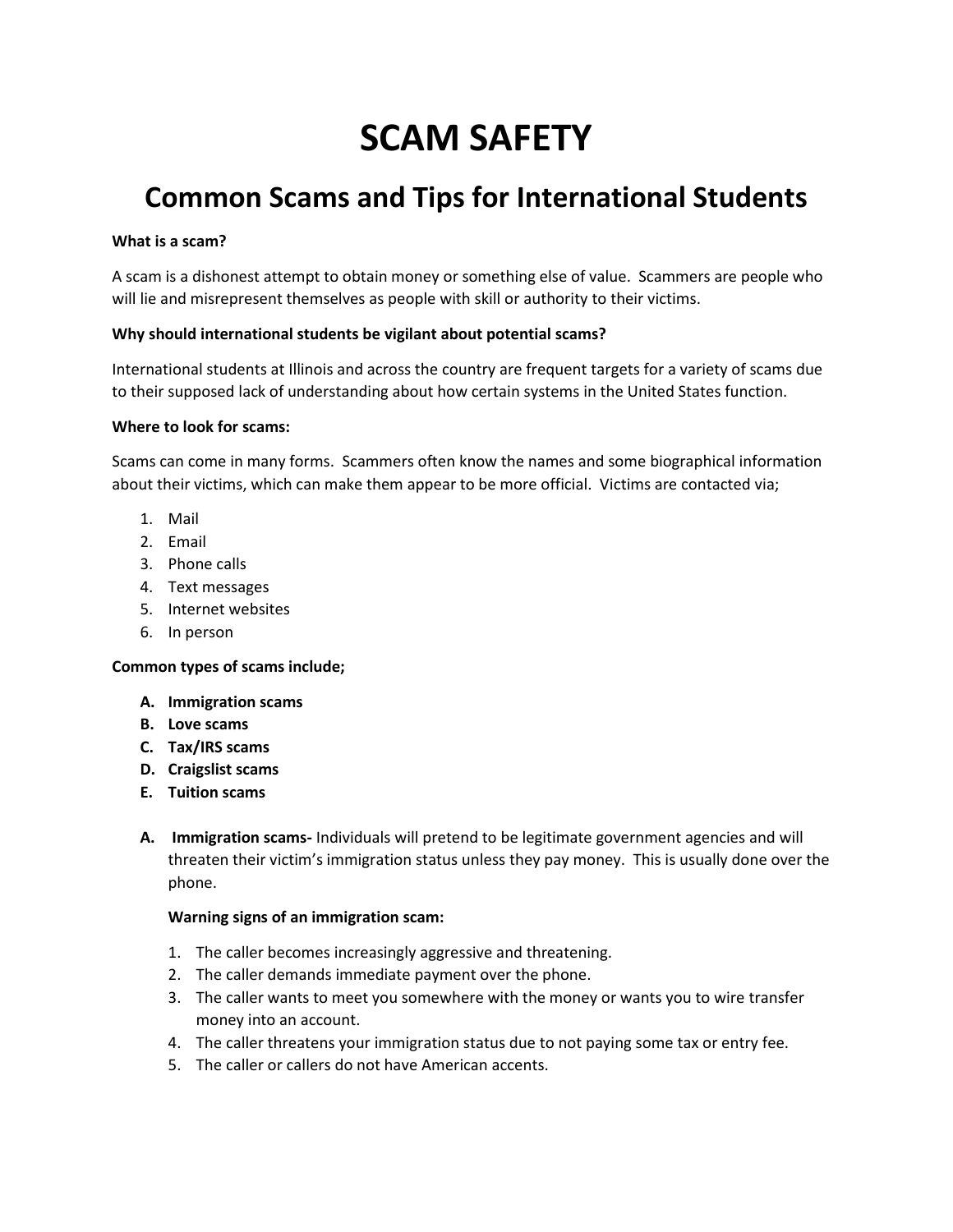- 6. You receive multiple phone calls from different numbers about the same issue. The call may be sent from 911, "Unknown", or even the official phone number of a government agency such as the FBI.
- 7. The caller will use a lot of official sounding language, but will threaten you with jail or deportation if you do not pay.
- 8. A website or email will ask for payment in exchange for issuing official government forms (which are free) or for a chance to win the "green card" lottery.
- B. **Love scams-** The individual will pretend to be in a dating relationship with their victim, usually communicating via text/phone call in the student's native language.

# **Warning signs of a love scam:**

- 1. Individual will ask that you send them money in order for you to meet in person.
- 2. If money is sent, the individual will usually keep demanding more and more money.
- 3. Individual may threaten or blackmail you with information, such as threatening to send pictures of you to others or by threatening your immigration status.
- C. **Tax/IRS Scams-** The individual receives a phone call, email, letter, or an official-looking form asking for personal information or saying that you still owe taxes.

# **Warning signs of a tax scam:**

- 1. The scammer may leave a message with an "urgent" callback request.
- 2. The number may appear to be the official IRS phone number.
- 3. The caller will demand immediate payment via credit card, debit card, or phone, which the real IRS will never do.
- 4. The caller will threaten arrest or deportation if you do not comply.
- 5. The caller will claim that they are the IRS and just need to "verify" a few details of your latest tax payment. This is the scammer's attempt to gain personal information such as your social security number.
- 6. A letter from a law firm or collection agency claims you owe taxes. Check with the tax professional who helped you file your taxes to check the legitimacy of these letters.
- 7. You receive an email requesting that you "update your IRS e-file".
- D. **Craigslist Scams-** The person selling something takes your money without delivering the product you were promised, or the person buying something you are selling claims that they will pay you via Paypal, but never pay for the item.

# **Warning signs of a Craigslist scam:**

- 1. The scammer will frequently misspell words in their text messages or emails to you.
- 2. The scammer asks you to send a high-cost item to West Africa.
- 3. The scammer offers more money than you are requesting for a product you are selling.
- 4. If offering an apartment, they will require payment without ever showing you the apartment.